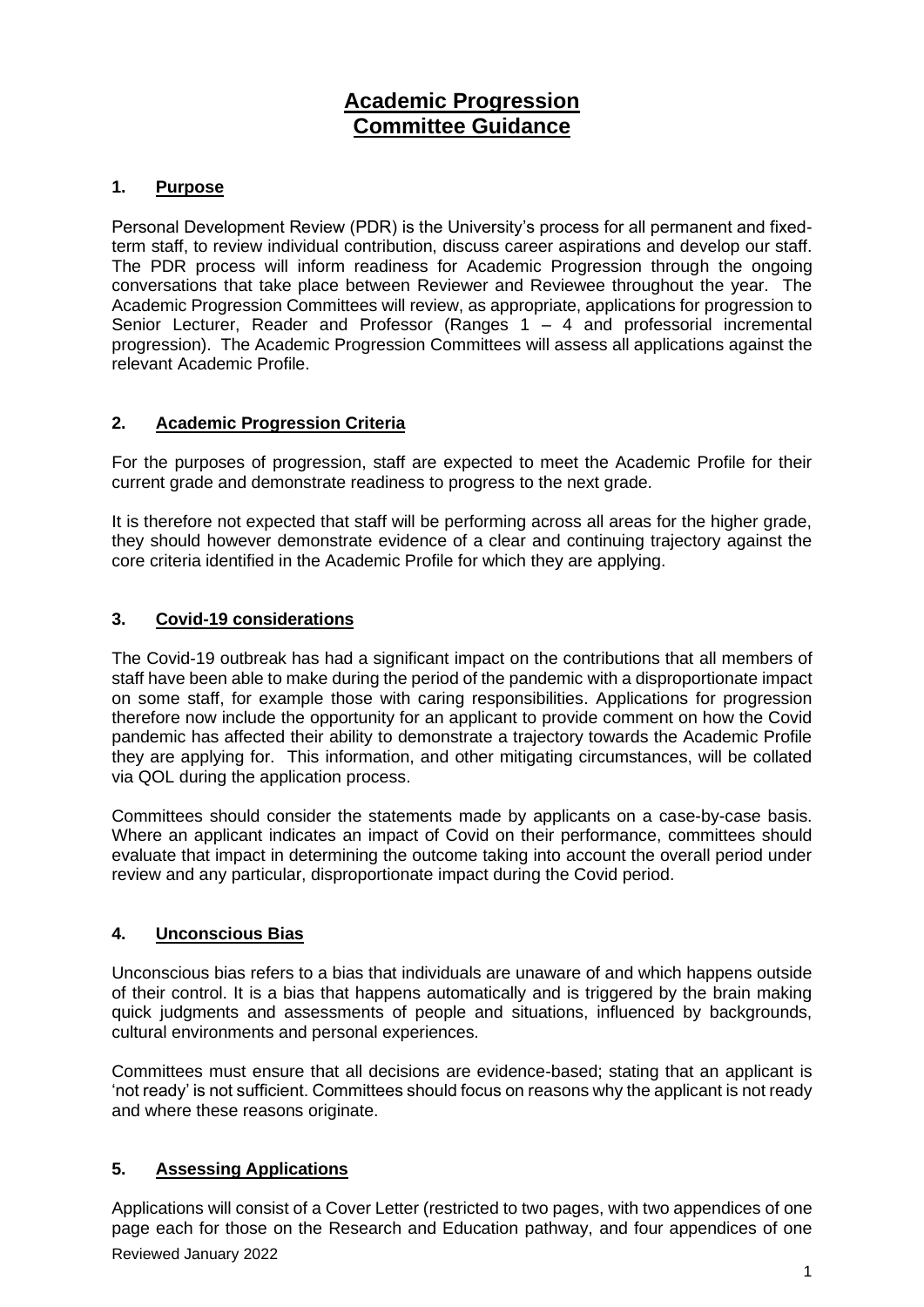page each for those on the Education pathway) and an Academic CV. For those applying to Professorial Range 1, external references will also be submitted.

Most applications should be assessed on contribution and trajectory since last progression, or date of appointment (whichever is most recent), with the full Academic CV providing additional context as required. However, applications for progression to Professorial Range 1 should consider the applicants full career history.

The types of evidence listed in the Profiles are exemplars of activities in which applicants may be involved. They are not a checklist nor are they exhaustive; applicants may present other types of evidence to show how they meet the criteria.

As a signatory of the Declaration on Research Assessment (DORA), it is important that a range of factors, not just citation indices, are taken into consideration when assessing research quality. Applicants are advised to provide information on the impact of their research (for example: the impact the research has had on academia, the discipline, and/or society) and these additional factors should be taken into consideration.

It is important to note that when assessing grant applications the process for international grants can be slower than those local level, in particular this may affect staff from the BAME community.

It is essential that applicants provide information in relation to teaching evaluations to demonstrate the quality of their teaching. Instead of the exclusive use of a fixed threshold value of TEQ (previously 4.0), cognisance should be given to the disciplinary/module norm TEQ as well as considering other measures to appropriately measure teaching performance. As TEQ scores can sometimes be viewed as unreliable due to underlying bias, they are only one factor in determining teaching performance. Other supporting evidence can include reports of external examiners, peer assessment and module review as appropriate. Information on the development of new modules, innovations in teaching, recruitment to modules, pass rates, retention, etc., should also be considered.

## **6. Key Roles**

#### Committee Chair Role

The Committee Chair will ensure an agenda is shared with the Committee prior to the meeting, and at the beginning of the meeting, will establish the ground rules for the meeting, reminding the Committee to consider equality and diversity (see Mitigating Circumstances) and unconscious bias issues. The Committee Chair will facilitate discussion, and ensure that everyone has an opportunity to voice their opinion. The Committee Chair will help the Committee to work towards a consensus, to provide relevant contextual information where necessary, ensuring decisions are reached. The Committee Chair will be responsible for ensuring the rationale for decisions taken by the Committee is clearly documented.

#### Committee Members Role

Committee members are responsible for completing the [Unconscious Bias training](https://www.qub.ac.uk/sites/stdp/coursedetails/UnconsciousBias.html) prior to the review meeting.

Committee members are personally responsible for disclosing potential conflicts of interest to the Committee Chair and HR Business Partner. For particular applications, they may need to leave the room as the other Committee members discuss and decide the outcome.

At the meeting, committee members will discuss each application, applying the criteria as per the relevant Academic Profile, reaching a consensus on each application.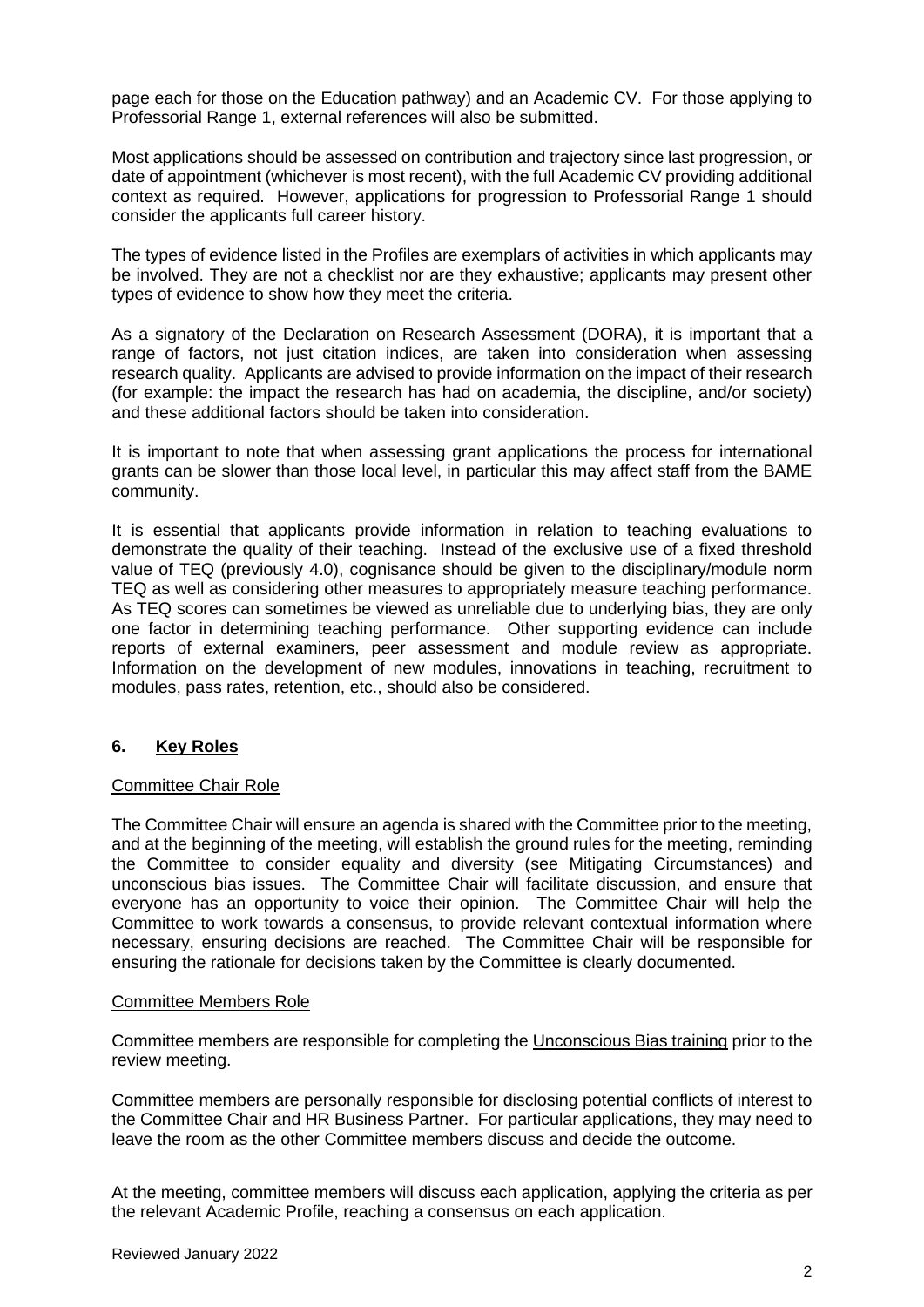## **7. The Committee Meeting**

- 7.1. In advance of the meeting:
	- each Committee member should familiarise themselves with the relevant Academic Profiles, and review each application against the relevant Profile for which the applicant is applying. Applications will be available to access on QOL;
	- Committee members are required to complete the University's Unconscious Bias training;
	- the Committee Chair will ensure an agenda is shared with the Committee prior to the meeting.
- 7.2. The Committee Chair will establish the ground rules for the meeting, and remind the Committee to consider equality and diversity (see Mitigating Circumstances) aims. The Committee will agree at the outset the types of evidence required in relation to the aspects of each Profile.
- 7.3. The Committee Chair making a recommendation will be asked to attend the Committee where the final decision is being made, to discuss the recommendation rationale.<sup>1</sup>
- 7.4. The Committee Chair will facilitate discussion, and ensure that everyone has an opportunity to voice their opinion. The representative from another School within the Faculty will play an important role in ensuring the Profile criteria is applied consistency across the Faculty.
- 7.5. Committee members will discuss each application and the Committee Chair will help the Committee to work towards a consensus, to provide relevant contextual information where necessary, ensuring decisions are reached.
- 7.6. Where the Committee determines that an applicant best meets a different grade profile it reserves the right to recommend/offer progression to a grade different from that for which application was originally made.
- 7.7. At the end of the meeting the Committee Chair will be responsible for calibrating the decisions, ensuring a consistent approach has been applied throughout. They will also ensure the rationale for decisions taken by the Committee is clearly documented.
- 7.8. Following the meeting the Committee Chair will ensure QOL is updated accordingly, confirming:
	- successful/unsuccessful applicants
	- recommendations for progression to Reader (School Committee)
	- recommendations for progression to Professor (Faculty Committee)
- 7.9. The Committee Chair will ensure the minutes are approved and finalised within 5 working days of the committee meeting.

Applicants will receive formal communication on the outcome from the Committee Chair. People and Culture will produce template letters and for those that were unsuccessful in their application, the outcome letter should include any specific development actions, reflecting the discussion and minutes from the Committee meeting.

<sup>1</sup> The Chair of the School Academic Progression Committee will be asked to discuss the rationale for the recommendation for progression to Reader.

The Chair of the Faculty Academic Progression Committee will be invited to attend the Central Academic Progression Committee to discuss the rationale for the recommendation for Professorial progression.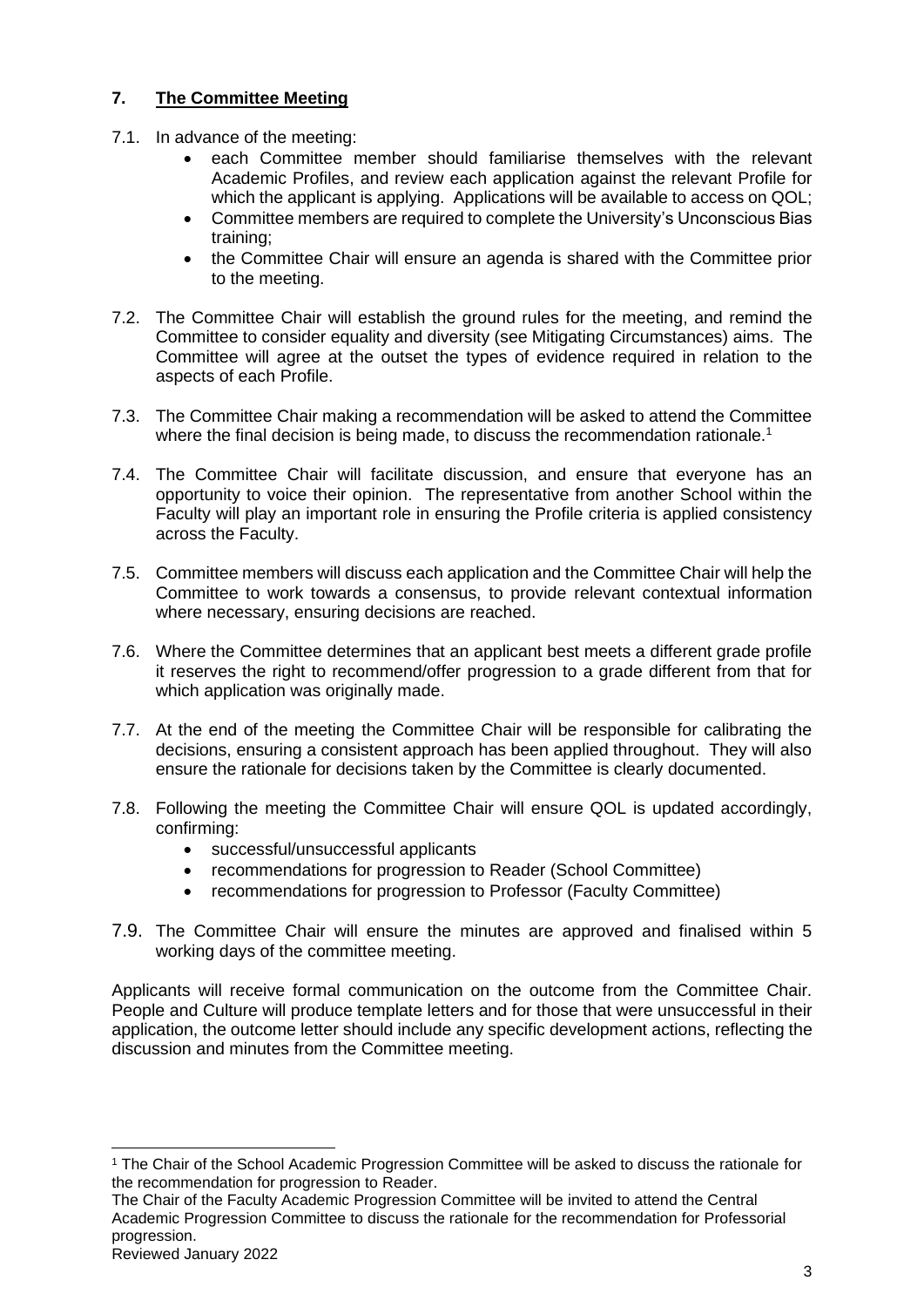## **8. Queens Online (QOL)**

If you do not have access to QOL or require assistance in accessing the documents, please speak to your School/Faculty Administrator in the first instance. Please see Appendix 2 for instructions on accessing the Academic Progression app on QOL.

#### **9. Mitigating Circumstances**

The University recognises that there may be individual circumstances which have impacted on an individual's contribution as judged against the progression criteria. The committees will give due consideration to any individual circumstances when making their evaluation of an individual progression application.

The Committees should consider the application, focusing on the quality of outcomes, having regard to the individual circumstances and nature and duration of absence (if applicable), evidencing how they have been taken into account against the criteria.

#### **10. Further Guidance**

Full guidance on the progression process can be found at: [Academic Progression](https://www.qub.ac.uk/directorates/HumanResources/employees/career-progression/academic-progression/)

Any question should be directed to either the Committee Chair or your HR Business Partner, in the first instance.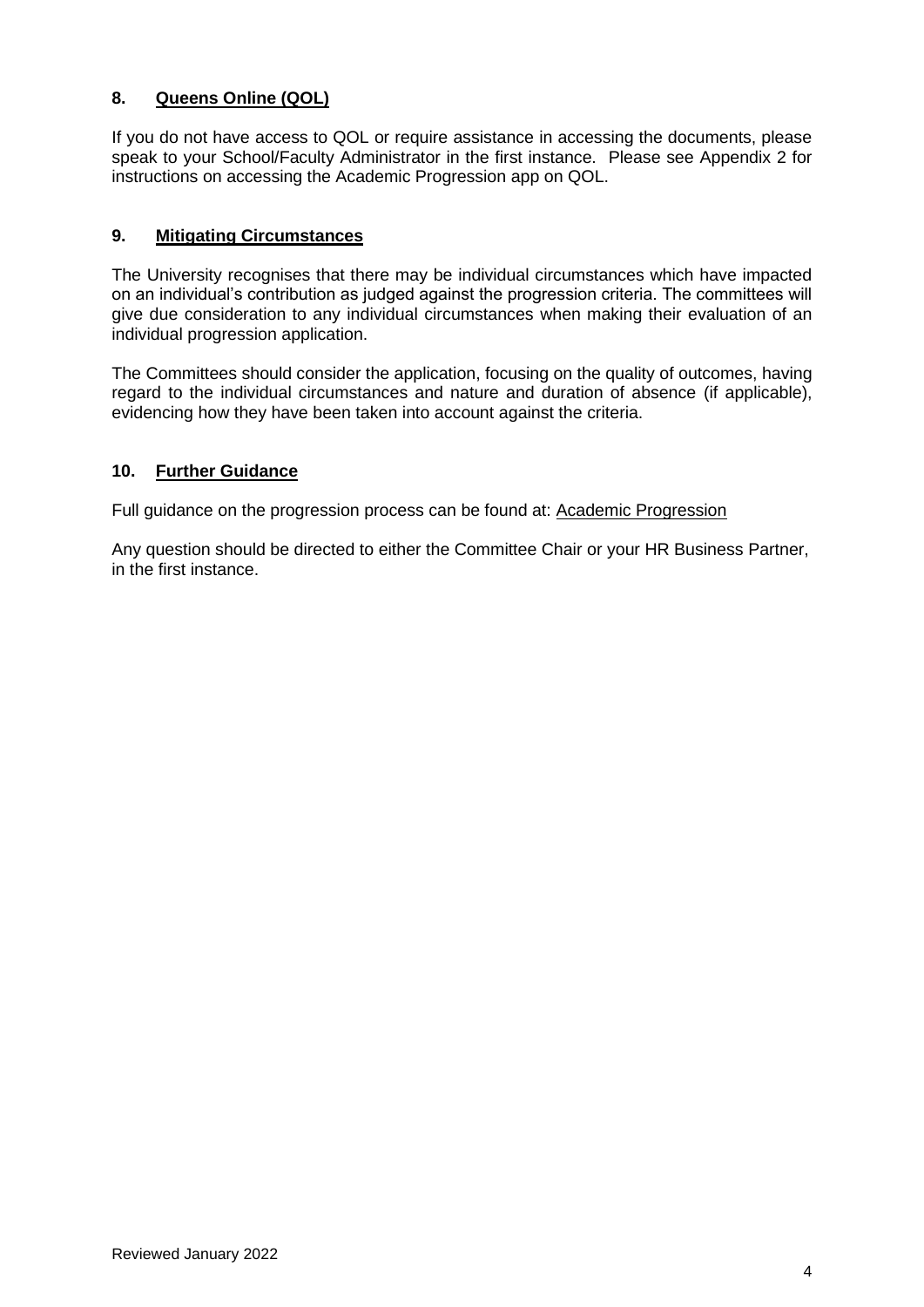## **Academic Progression Committee Decision Making Responsibility**

| Level                                                        | Recommendation           | <b>Decision</b>                                       | <b>Committee Membership</b>                                                                                                                                                                                                                                                                                                                                                                     | <b>Documents to Review</b>                                                                                                                                                                                                                                                                  | Appeal                          |  |  |  |  |
|--------------------------------------------------------------|--------------------------|-------------------------------------------------------|-------------------------------------------------------------------------------------------------------------------------------------------------------------------------------------------------------------------------------------------------------------------------------------------------------------------------------------------------------------------------------------------------|---------------------------------------------------------------------------------------------------------------------------------------------------------------------------------------------------------------------------------------------------------------------------------------------|---------------------------------|--|--|--|--|
| Senior<br>Lecturer                                           |                          | School<br>Academic<br>Progression<br>Committee        | • Head of School (Chair)<br>• Director of Education<br>• Director of Research<br>• Swan representative<br>• Faculty PVC appointed senior colleague from another School<br>within the same Faculty<br>Discipline / subject lead (relevant Discipline only)<br>HR Business Partner in attendance to provide advice and guidance.                                                                  | • the applicant's Academic CV<br>• the applicant's Cover Letter                                                                                                                                                                                                                             | Central Academic<br>Progression |  |  |  |  |
| Reader                                                       | <b>School Committee</b>  | Faculty<br>Academic<br>Progression<br>Committee       | • Faculty Pro-Vice-Chancellor (Chair)<br>• the applicant's Academic CV<br><b>Appeal Panel</b><br>• Faculty Deans of Research and Education<br>(Appeal letter to<br>• the applicant's Cover Letter<br>Interim HR<br>• Faculty Heads of School<br>• the School Academic Progression<br>Director)<br>Committee recommendation<br>HR Business Partner in attendance to provide advice and guidance. |                                                                                                                                                                                                                                                                                             |                                 |  |  |  |  |
| Professor                                                    | <b>Faculty Committee</b> | Central<br>Academic<br>Progression<br>Committee       | • Vice-Chancellor (Chair)<br>• Registrar and Chief Operating Officer<br>• PVC Research, Enterprise and Postgraduate Affairs<br>• PVC Education and Students<br>• Lay member of Senate<br>• P&C representative<br>Representation from Faculty Academic Progression Committee Chair.                                                                                                              | • the applicant's Academic CV<br>the applicant's Cover Letter<br>the Faculty Academic Progression<br>Committee recommendation                                                                                                                                                               |                                 |  |  |  |  |
| Senior<br>Lecturer,<br>Reader<br>and<br>Professor<br>Appeals |                          | Central<br>Academic<br>Progression<br>Appeal<br>Panel | • Pro-Vice-Chancellor for Internationalisation and Engagement<br>(Chair)<br>• P&C representative<br>• Director of QGI<br>• Member of the Professoriate<br>• iRise/BAME representative<br>• Lay member of Senate<br>Representation<br>School/Faculty<br>Progression<br>Academic<br>from<br>Committee Chair.                                                                                      | • the applicant's Academic CV<br>• the applicant's Cover Letter<br>• the School/ Faculty Academic<br><b>Progression Committee</b><br>recommendation/ decision<br>rationale (as appropriate)<br>• the Central Academic Progression<br>Committee decision rationale<br>• appeal documentation |                                 |  |  |  |  |